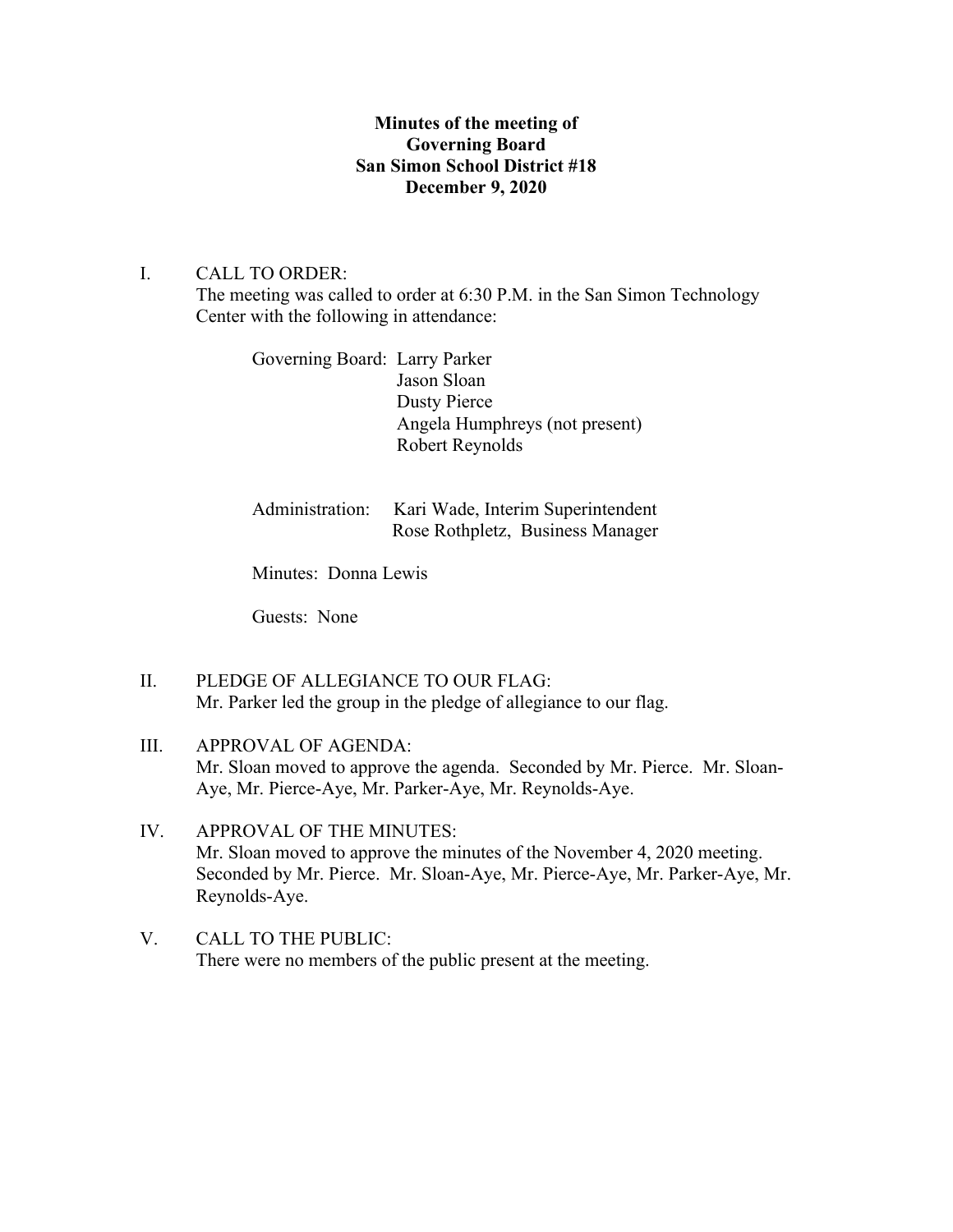### VI. REPORTS:

- 6a. Mrs. Wade reported the junior volleyball teams season ended early due to the quarantine of the  $5<sup>th</sup>$  &  $6<sup>th</sup>$  grade class. The small school conference may schedule a playoff during the spring. The high school volleyball team was defeated in the first round of the state tournament. High school basketball is practicing and the season will start in January. We will not be having a Christmas program this year. She presented the board with results from the Prop 301 surveys.
- 6b. Mrs. Rothpletz gave the Student Activities report which included the FFA hay sales \$11,000.00, Fall Carnival \$972.00 Class of 2023 t-shirt sales approximately \$2,600.00. The monthly budget shows the \$44,000 from the ESG grant. It has to be spent by December 30. The school level AFR was submitted in November. It is an extension of the regular AFR.

## VII. CONSENT AGENDA:

- 7a. Mr. Sloan moved to approve vouchers & claims. Seconded by Mr. Reynolds. Mr. Sloan-Aye, Mr. Pierce-Aye, Mr. Parker-Aye, Mr. Reynolds-Aye.
- 7b. Mr. Sloan moved to approve Cassie Rourke as volunteer assistant basketball coach. Seconded by Mr. Reynolds. Mr. Sloan-Aye, Mr. Pierce-Aye, Mr. Parker-Aye, Mr. Reynolds.
- 7c. Mr. Sloan moved to approve Ronald Klump as volunteer assistant basketball coach. Seconded by Mr. Reynolds. Mr. Sloan-Aye, Mr. Pierce-Aye, Mr. Parker-Aye, Mr. Reynolds-Aye.
- 7d. Mr. Sloan moved to approve submission of the School-Level AFR. Seconded by Mr. Reynolds. Mr. Sloan-Aye, Mr. Pierce-Aye, Mr. Parker-Aye, Mr. Reynolds-Aye.

#### VIII. EXECUTIVE SESSION:

Mr. Sloan moved to go into executive session at 7:50 PM to discuss the rental of superintendent house. Seconded by Mr. Parker. Mr. Sloan-Aye, Mr. Pierce-Aye, Mr. Parker-Aye, Mr. Reynolds-Aye. Open session resumed at 6:58 PM.

## IX. ACTION ITEMS:

- 9a. Mr. Pierce moved to stay in-person learning. Seconded by Mr. Reynolds. Mr. Sloan Nay, Mr. Pierce-Aye, Mr. Parker-Aye, Mr. Reynolds-Aye.
- 9b. Mr. Pierce moved to approve the substitute list as presented. Seconded by Mr. Sloan. Mr. Sloan-Aye, Mr. Pierce-Aye, Mr. Parker-Aye, Mr. Reynolds- Aye.